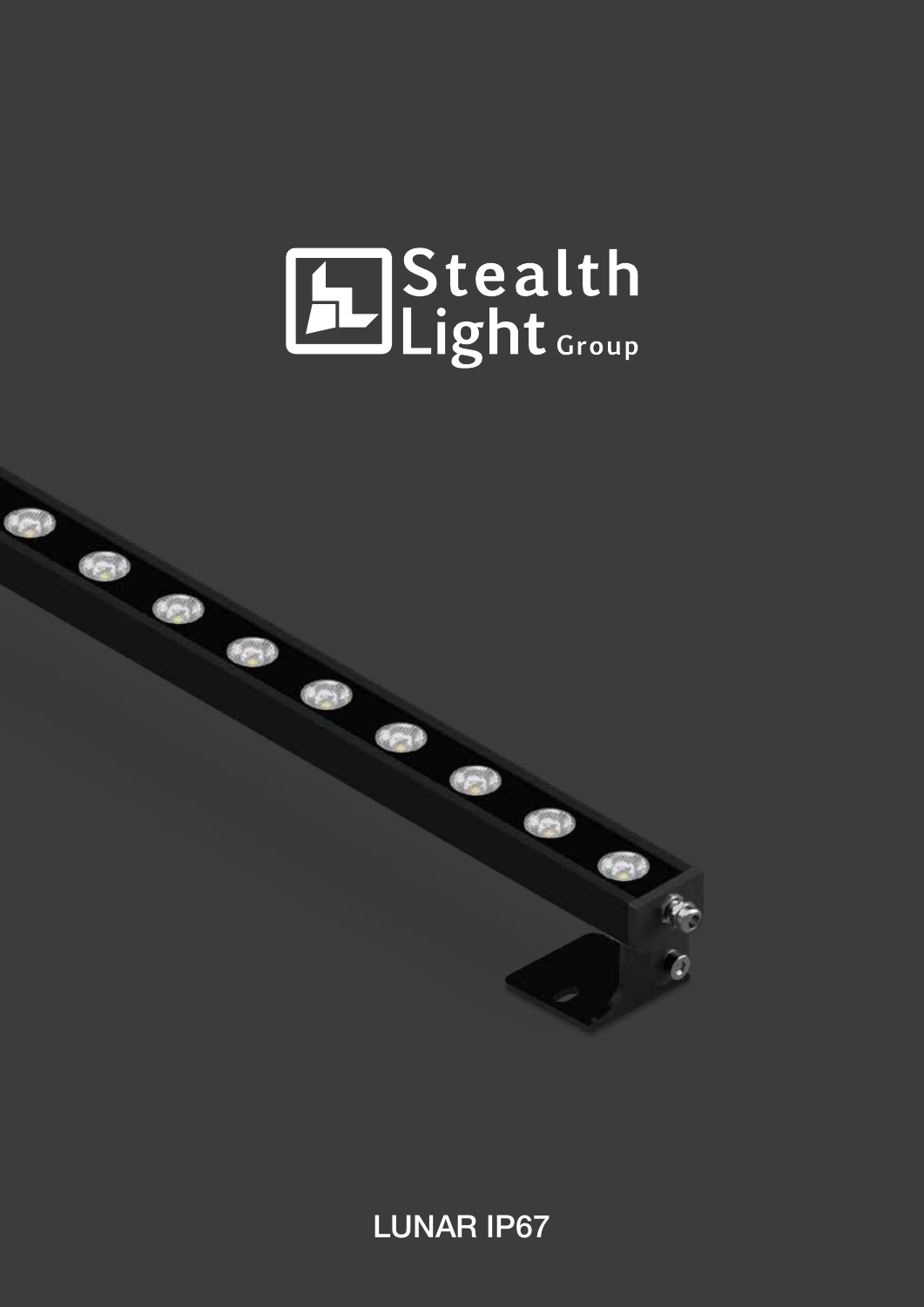



Pag. 014

**CROMALINE** 

|                                |     |             | IP67     | $5 \times 10^{-10}$                                  |  |  |  |
|--------------------------------|-----|-------------|----------|------------------------------------------------------|--|--|--|
| Optic                          |     | Finishing   |          | Color                                                |  |  |  |
| $10^{\circ}$                   | .01 | Anod. Black | .18      | (2700K)<br>.EW                                       |  |  |  |
| $25^{\circ}$                   | .02 |             |          | (3000K)<br>.ww                                       |  |  |  |
| $40^{\circ}$                   | .03 |             |          | (3500 K)<br>.LW                                      |  |  |  |
| <b>Ellittico Elliptic</b>      | .04 |             |          | (4000K)<br>.NW                                       |  |  |  |
|                                |     |             |          | (5000K)<br>.CW                                       |  |  |  |
|                                |     |             |          | RGB<br>.RGB<br>RGBW)<br>.RGBW                        |  |  |  |
|                                |     |             |          | <b>DYNAMIC WHITE</b>                                 |  |  |  |
|                                |     |             |          | .TW<br>controlled by CASAMBI                         |  |  |  |
| Accessories                    |     |             |          |                                                      |  |  |  |
| Driver remoto<br>Remote Driver |     |             |          |                                                      |  |  |  |
| More features                  |     |             |          |                                                      |  |  |  |
| DALI, 1-10 V, switch DIM       | .44 | CROMALINE   | Pag. 014 | Lunghezza personalizzata<br>Custom length            |  |  |  |
| 90                             |     |             | IP67     | $25 \, \text{CE} \, \mathbb{V}$<br>◇<br>$A++$        |  |  |  |
| Optic                          |     | Finishing   |          | Color                                                |  |  |  |
| $10^{\circ}$                   | .01 | Anod. Black | .18      | (2700K)<br>.EW                                       |  |  |  |
| $25^\circ$                     | .02 |             |          | (3000 K)<br>.ww                                      |  |  |  |
| $40^{\circ}$                   | .03 |             |          | (3500 K)<br>.LW                                      |  |  |  |
| Ellittico Elliptic             | .04 |             |          | (4000 K)<br>.NW                                      |  |  |  |
|                                |     |             |          | (5000 K)<br>.CW<br>RGB                               |  |  |  |
|                                |     |             |          | .RGB<br>RGBW)<br>.RGBW                               |  |  |  |
|                                |     |             |          | <b>DYNAMIC WHITE</b><br>.TW                          |  |  |  |
| Accessories                    |     |             |          | controlled by CASAMBI                                |  |  |  |
|                                |     |             |          |                                                      |  |  |  |
| Driver remoto                  |     |             |          |                                                      |  |  |  |
| Remote Driver                  |     |             |          |                                                      |  |  |  |
| More features                  |     |             |          |                                                      |  |  |  |
| DALI, 1-10 V, switch DIM       | .44 | CROMALINE   | Pag. 014 | Lunghezza personalizzata                             |  |  |  |
|                                |     |             |          | Custom length                                        |  |  |  |
| 90                             |     |             | IP67     | $5 \times 10^{-10}$                                  |  |  |  |
| Optic                          |     | Finishing   |          | Color                                                |  |  |  |
|                                |     | Anod. Black | .18      | (2700K)                                              |  |  |  |
| $10^{\circ}$                   | .01 |             |          | .EW<br>(3000K)<br>.ww                                |  |  |  |
| $25^{\circ}$                   | .02 |             |          | (3500K)<br>.LW                                       |  |  |  |
| $40^{\circ}$                   | .03 |             |          | (4000K)<br>.NW                                       |  |  |  |
| <b>Ellittico Elliptic</b>      | .04 |             |          | (5000K)<br>.CW                                       |  |  |  |
|                                |     |             |          | RGB <sup></sup><br>.RGB                              |  |  |  |
|                                |     |             |          | RGBW)<br>.RGBW                                       |  |  |  |
|                                |     |             |          | <b>DYNAMIC WHITE</b><br>.TW<br>controlled by CASAMBI |  |  |  |
| Accessories                    |     |             |          |                                                      |  |  |  |
| Driver remoto                  |     |             |          |                                                      |  |  |  |
| Remote Driver                  |     |             |          |                                                      |  |  |  |
|                                |     |             |          |                                                      |  |  |  |
| More features                  |     |             |          |                                                      |  |  |  |

## 2 www.stealthlight.it www.stealthlight.it

DALI, 1-10 V, switch DIM 144

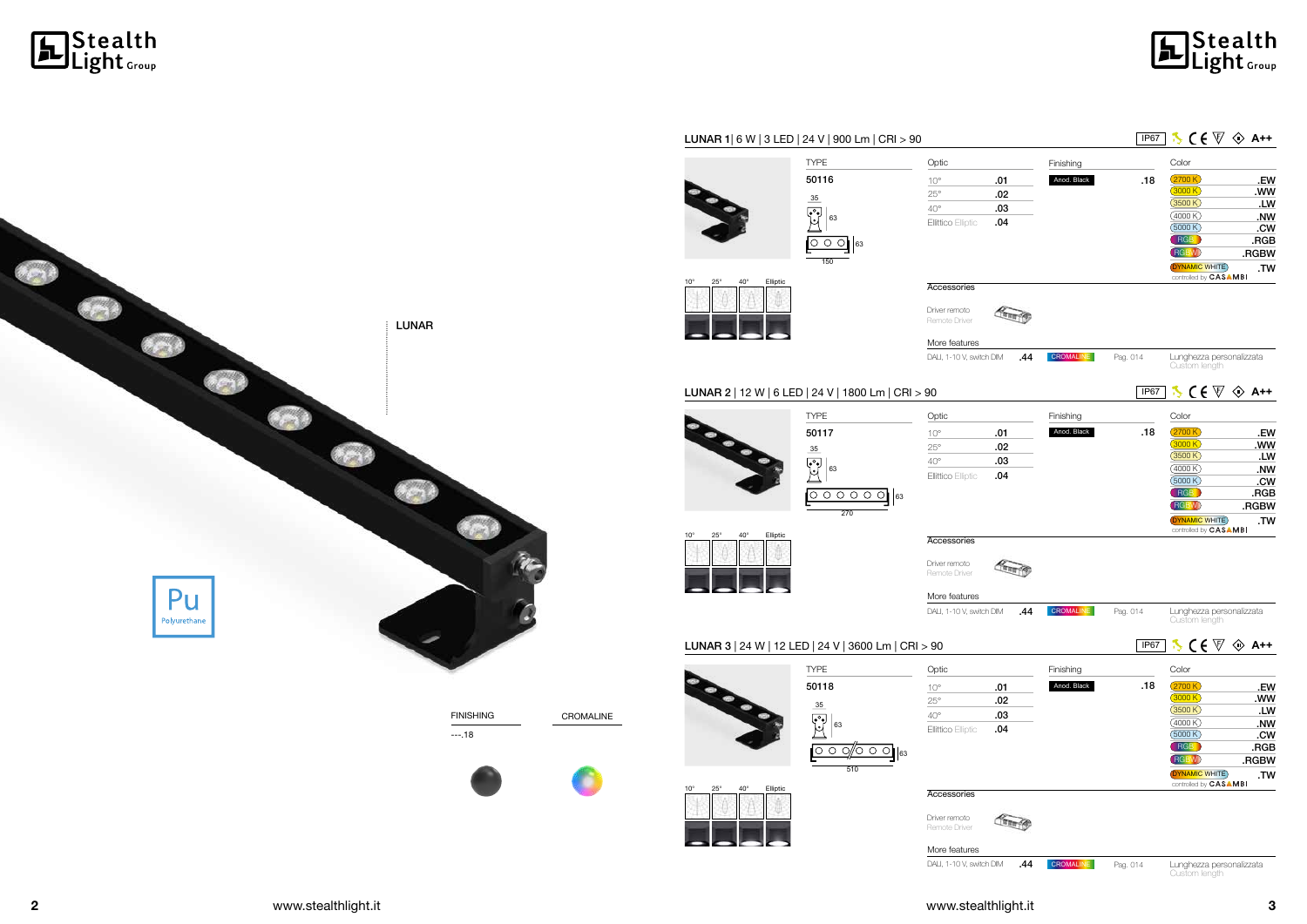





|                                        | <b>TYPE</b>                                                                   | Optic                                            | Finishing   |          | Color                                                |
|----------------------------------------|-------------------------------------------------------------------------------|--------------------------------------------------|-------------|----------|------------------------------------------------------|
|                                        | 50119                                                                         | $10^{\circ}$<br>.01                              | Anod. Black | .18      | (2700K)<br>.EW                                       |
|                                        | 35                                                                            | .02<br>$25^{\circ}$                              |             |          | (3000K)<br>.ww                                       |
|                                        | $\overline{\mathbb{P}^{\bullet}_{\mathbb{C}}}$                                | .03<br>$40^{\circ}$                              |             |          | (3500 K)<br>.LW<br>(4000K)                           |
|                                        | 63                                                                            | .04<br><b>Ellittico Elliptic</b>                 |             |          | .NW<br>(5000K)<br>.cw                                |
|                                        | $\circ$<br>$O/\!\!/O$<br>$\overline{O_0}$  63<br>$\circ$                      |                                                  |             |          | RGB<br>RGB                                           |
|                                        | 1030                                                                          |                                                  |             |          | <b>RGBW</b><br>.RGBW                                 |
|                                        |                                                                               |                                                  |             |          | <b>DYNAMIC WHITE</b><br>.TW<br>controlled by CASAMBI |
| $25^\circ$<br>$40^{\circ}$<br>Elliptic |                                                                               | Accessories                                      |             |          |                                                      |
|                                        |                                                                               | Driver remoto                                    |             |          |                                                      |
|                                        |                                                                               | Remote Driver                                    |             |          |                                                      |
|                                        |                                                                               |                                                  |             |          |                                                      |
|                                        |                                                                               | More features<br>.44<br>DALI, 1-10 V, switch DIM | CROMALINE   | Pag. 014 | Lunghezza personalizzata                             |
|                                        |                                                                               |                                                  |             |          | Custom length                                        |
|                                        | LUNAR 5   74 W   37 LED   24 V   11100 Lm   CRI > 90                          |                                                  |             | IP67     | $5 C E \nabla \Phi$ A++                              |
|                                        |                                                                               |                                                  |             |          |                                                      |
|                                        | <b>TYPE</b>                                                                   | Optic                                            | Finishing   |          | Color                                                |
|                                        | 50120                                                                         | .01<br>$10^{\circ}$                              | Anod. Black | .18      | (2700K)<br>.EW                                       |
|                                        | $\frac{35}{2}$                                                                | .02<br>$25^{\circ}$                              |             |          | (3000K)<br>.ww<br>3500 K<br>.LW                      |
|                                        | 63                                                                            | .03<br>$40^{\circ}$                              |             |          | (4000K)<br>.NW                                       |
|                                        |                                                                               | .04<br><b>Ellittico Elliptic</b>                 |             |          | (5000K)<br>.cw                                       |
|                                        | O/O<br>$\bigcirc$<br>$\overline{O}$ $\overline{O}$ $\overline{63}$<br>$\circ$ |                                                  |             |          | RGB<br>.RGB<br><b>RGBW</b><br>.RGBW                  |
|                                        | 1510                                                                          |                                                  |             |          | <b>DYNAMIC WHITE</b><br>.TW                          |
| $25^\circ$<br>$40^{\circ}$<br>Elliptic |                                                                               | Accessories                                      |             |          | controlled by CASAMBI                                |
|                                        |                                                                               |                                                  |             |          |                                                      |
|                                        |                                                                               | Driver remoto                                    |             |          |                                                      |
|                                        |                                                                               | Remote Driver                                    |             |          |                                                      |
|                                        |                                                                               | More features                                    |             |          |                                                      |
|                                        |                                                                               | DALI, 1-10 V, switch DIM<br>.44                  | CROMALINE   | Pag. 014 | Lunghezza personalizzata<br>Custom length            |
|                                        |                                                                               |                                                  |             |          |                                                      |
|                                        | LUNAR 6   100 W   50 LED   24 V   15000 Lm   CRI > 90                         |                                                  |             | IP67     | $5 C E \otimes \otimes A +$                          |
|                                        | <b>TYPE</b>                                                                   | Optic                                            | Finishing   |          | Color                                                |
|                                        | 50121                                                                         | $10^{\circ}$<br>.01                              | Anod. Black | .18      | (2700K)<br>.EW                                       |
|                                        |                                                                               | $25^{\circ}$<br>.02                              |             |          | (3000K)<br>.ww                                       |
|                                        | 35                                                                            | .03<br>$40^{\circ}$                              |             |          | (3500 K)<br>.LW                                      |
|                                        | $\overline{[\bullet^\circ\bullet]}$<br>63                                     | .04<br><b>Ellittico Elliptic</b>                 |             |          | (4000K)<br>.NW<br>(5000 K)<br>.cw                    |
|                                        |                                                                               |                                                  |             |          | RGB<br>RGB                                           |
|                                        | $ 0\circ$<br>O/10<br>$\circ$<br>$\bigcirc$ 63                                 |                                                  |             |          | <b>RGBW</b><br>.RGBW                                 |
|                                        | 2030                                                                          |                                                  |             |          | <b>DYNAMIC WHITE</b><br>.TW<br>controlled by CASAMBI |
| $25^\circ$<br>Elliptic<br>$40^{\circ}$ |                                                                               | Accessories                                      |             |          |                                                      |
|                                        |                                                                               |                                                  |             |          |                                                      |
|                                        |                                                                               | Driver remoto<br>Remote Driver                   |             |          |                                                      |
|                                        |                                                                               |                                                  |             |          |                                                      |
|                                        |                                                                               |                                                  |             |          |                                                      |
|                                        |                                                                               | More features<br>.44<br>DALI, 1-10 V, switch DIM | CROMALINE   | Pag. 014 | Lunghezza personalizzata                             |